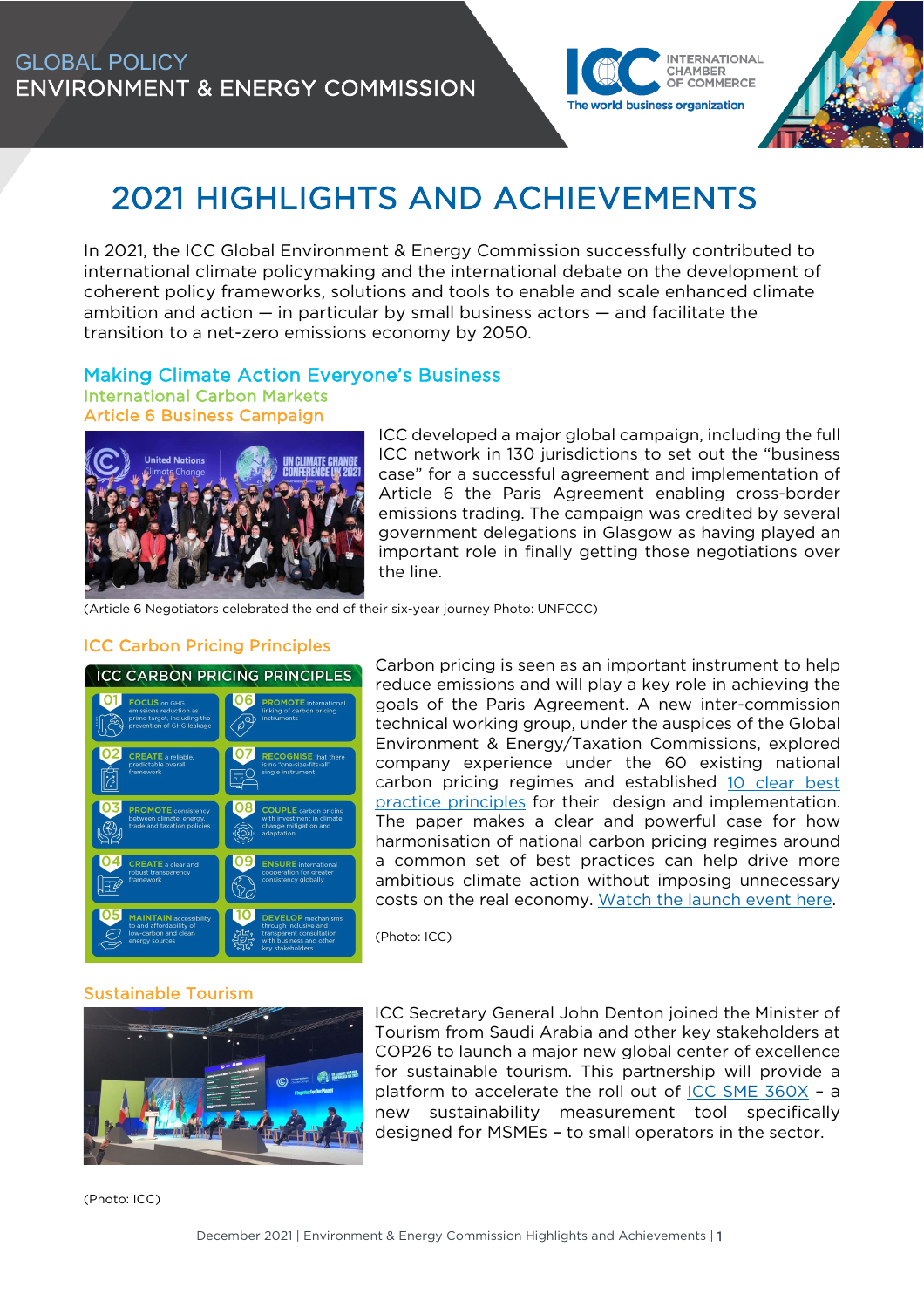#### SME Climate Action



ICC played a key role in enabling and supporting business — particularly SMEs — to become more sustainable and launched the [ICC SME 360X](https://iccwbo.org/resources-for-business/small-and-medium-sized-enterprises-smes/icc-sme360x/) at an event during UN General Assembly week with free beta trials available to any SME that wishes to start measuring its sustainability profile. A certification programme will be explored for SMEs that are committed to enhancing their ESG performance. Also, at the request of G20 governments, ICC developed a report on SME climate and sustainability reporting.

(Photo: ICC)

#### ICC Framework on Environmental Marketing Communications



The past few years have seen a renewed interest in environmental marketing, particularly in the context of growing momentum on climate action globally, including collective efforts by governments and businesses to mitigate the threats of climate change and promote sustainable consumption. Recent years have seen a proliferation of environmental marketing claims, many of which are vague, non-specific or general in nature. A joint working group, including members from the Global

Marketing & Advertising/Environment & Energy Commissions, finalised work on updating the ICC Environmental Framework to address new emerging climate-related, circularity, recyclable content, degradability and additional "free-of" claims.

The [ICC Framework for Environmental Marketing Communications,](https://iccwbo.org/publication/icc-framework-for-responsible-environmental-marketing-communications-2/) released in December 2021, provides a helpful approach for advertising industry stakeholders to use in developing and analysing environmental claims and assuring that 'self-declared' environmental claims are truthful and are appropriately substantiated to avoid misleading consumers.

(Photo: ICC)

## Making Trade Work for People and Planet Sustainable Trade Finance Taxonomy



(Photo: ICC)

ICC set out on a new initiative to develop the first-ever industry taxonomy to define what constitutes a sustainable trade finance transaction — filling a major gap in existing practice within the financial sector. A beta version of the [Standards for Sustainable](https://app-eu.clickdimensions.com/blob/iccwboorg-avxnt/files/1011202.pdf?m=11/10/2021%2010:54:10%20AM)  [Trade & Sustainable Trade Finance positioning paper](https://app-eu.clickdimensions.com/blob/iccwboorg-avxnt/files/1011202.pdf?m=11/10/2021%2010:54:10%20AM) was launched at COP26. This is an area where ICC is uniquely placed to shape both the global debate and industry practices and set the stage for a major consultation exercise with the ICC network to develop the initial framework into a tool that is both robust and workable from an industry perspective.

ICC received widespread media coverage for our engagement and substantive interventions on carbon pricing and sustainable trade — including in the [Financial Times,](http://email.iccwbo.org/c/6/?T=OTc4Njg0MzY%3AcDEtYjIxMzIyLWRhNjU2NTRjY2NjNjQwODJiNzkzY2M1Mzc5Yjg5Zjk4%3Ac2FuZHJhLmhhbm5pQGljY3diby5vcmc%3AY29udGFjdC1hODcxMTgwOGIwZjhlODExYTk5ZTAwMGQzYWIzOGFiMS05NDI2ZjBhYmIwYmM0ZTdiOTRkMTRlZDVkOGQ1ZmJkOQ%3AZmFsc2U%3AMQ%3A%3AaHR0cHM6Ly9ldXIwMS5zYWZlbGlua3MucHJvdGVjdGlvbi5vdXRsb29rLmNvbS8_dXJsPWh0dHBzJTNBJTJGJTJGd3d3LmZ0LmNvbSUyRmNvbnRlbnQlMkZhMGMwMWEzMy1mZGEzLTQ5MTgtYmVhZC1kYmE2MTI2NWVjNDgmZGF0YT0wNCU3QzAxJTdDTmVsc29uLlJPREUlNDBpY2N3Ym8ub3JnJTdDNWM0ZTQyOWQzODZhNDMwZWNjMDMwOGQ5YWE2ZDAxYjclN0NjNTQxYTNjNjUyMGI0OWNlODIyMDIyMjhhYzdjMzYyNiU3QzAlN0MwJTdDNjM3NzI4MjA3NDYxNzg4NjY4JTdDVW5rbm93biU3Q1RXRnBiR1pzYjNkOGV5SldJam9pTUM0d0xqQXdNREFpTENKUUlqb2lWMmx1TXpJaUxDSkJUaUk2SWsxaGFXd2lMQ0pYVkNJNk1uMCUzRCU3QzMwMDAmc2RhdGE9JTJCcG9WZFhZJTJCS3BaZmpPR0dHNnM0V0lTVmVvdiUyRm1JcUFlblRseWhSSFRXOCUzRCZyZXNlcnZlZD0wJl9jbGRlZT1jMkZ1WkhKaExtaGhibTVwUUdsalkzZGlieTV2Y21jJTNkJnJlY2lwaWVudGlkPWNvbnRhY3QtYTg3MTE4MDhiMGY4ZTgxMWE5OWUwMDBkM2FiMzhhYjEtOTQyNmYwYWJiMGJjNGU3Yjk0ZDE0ZWQ1ZDhkNWZiZDkmZXNpZD02NzI5YmRiMC00YTQ4LWVjMTEtOGM2Mi0wMDBkM2FiOWI5YTU&K=sKV0uOpzVf90PFj5GU7o1g) [BBC](http://email.iccwbo.org/c/6/?T=OTc4Njg0MzY%3AcDEtYjIxMzIyLWRhNjU2NTRjY2NjNjQwODJiNzkzY2M1Mzc5Yjg5Zjk4%3Ac2FuZHJhLmhhbm5pQGljY3diby5vcmc%3AY29udGFjdC1hODcxMTgwOGIwZjhlODExYTk5ZTAwMGQzYWIzOGFiMS05NDI2ZjBhYmIwYmM0ZTdiOTRkMTRlZDVkOGQ1ZmJkOQ%3AZmFsc2U%3AMg%3A%3AaHR0cHM6Ly9ldXIwMS5zYWZlbGlua3MucHJvdGVjdGlvbi5vdXRsb29rLmNvbS8_dXJsPWh0dHBzJTNBJTJGJTJGd3d3LmJiYy5jby51ayUyRnNvdW5kcyUyRnBsYXklMkZ3MTcyeHYyemN0enluZzUlM0ZfY2xkZWUlM0RaR0YzYmk1amFHRnlaRzl1Ym1Gc1FHbGpZM2RpYnk1dmNtYyUyNTNkJTI2cmVjaXBpZW50aWQlM0Rjb250YWN0LTAyNzIxODA4YjBmOGU4MTFhOTllMDAwZDNhYjM4YWIxLTU5YWJjODM3NmYxYjQyZDc4M2RkYjA4YzFhZDA1OWQ2JTI2ZXNpZCUzRGU2ZTNiYzQ2LWM0NDMtZWMxMS04YzYyLTAwMGQzYWI4N2FhYyZkYXRhPTA0JTdDMDElN0NOZWxzb24uUk9ERSU0MGljY3diby5vcmclN0M1YzRlNDI5ZDM4NmE0MzBlY2MwMzA4ZDlhYTZkMDFiNyU3Q2M1NDFhM2M2NTIwYjQ5Y2U4MjIwMjIyOGFjN2MzNjI2JTdDMCU3QzAlN0M2Mzc3MjgyMDc0NjE3ODg2NjglN0NVbmtub3duJTdDVFdGcGJHWnNiM2Q4ZXlKV0lqb2lNQzR3TGpBd01EQWlMQ0pRSWpvaVYybHVNeklpTENKQlRpSTZJazFoYVd3aUxDSlhWQ0k2TW4wJTNEJTdDMzAwMCZzZGF0YT1SNUZnY2JiSUpiRUFkTmwlMkYyUXNtTEgwR1VjcVR2MiUyQmNGeFJyYXNVcjBzYyUzRCZyZXNlcnZlZD0wJl9jbGRlZT1jMkZ1WkhKaExtaGhibTVwUUdsalkzZGlieTV2Y21jJTNkJnJlY2lwaWVudGlkPWNvbnRhY3QtYTg3MTE4MDhiMGY4ZTgxMWE5OWUwMDBkM2FiMzhhYjEtOTQyNmYwYWJiMGJjNGU3Yjk0ZDE0ZWQ1ZDhkNWZiZDkmZXNpZD02NzI5YmRiMC00YTQ4LWVjMTEtOGM2Mi0wMDBkM2FiOWI5YTU&K=M8IfbQEk8jA7wssGzGkrKA) and [Reuters.](http://email.iccwbo.org/c/6/?T=OTc4Njg0MzY%3AcDEtYjIxMzIyLWRhNjU2NTRjY2NjNjQwODJiNzkzY2M1Mzc5Yjg5Zjk4%3Ac2FuZHJhLmhhbm5pQGljY3diby5vcmc%3AY29udGFjdC1hODcxMTgwOGIwZjhlODExYTk5ZTAwMGQzYWIzOGFiMS05NDI2ZjBhYmIwYmM0ZTdiOTRkMTRlZDVkOGQ1ZmJkOQ%3AZmFsc2U%3AMw%3A%3AaHR0cHM6Ly9ldXIwMS5zYWZlbGlua3MucHJvdGVjdGlvbi5vdXRsb29rLmNvbS8_dXJsPWh0dHBzJTNBJTJGJTJGd3d3LnJldXRlcnMuY29tJTJGYnVzaW5lc3MlMkZjb3AlMkZpY2MtcHJvcG9zZXMtZmlyc3QtZ2xvYmFsLWZyYW1ld29yay1maW5hbmNpbmctc3VzdGFpbmFibGUtdHJhZGUtMjAyMS0xMS0xMCUyRiUzRl9jbGRlZSUzRFpHRjNiaTVqYUdGeVpHOXVibUZzUUdsalkzZGlieTV2Y21jJTI1M2QlMjZyZWNpcGllbnRpZCUzRGNvbnRhY3QtMDI3MjE4MDhiMGY4ZTgxMWE5OWUwMDBkM2FiMzhhYjEtNTlhYmM4Mzc2ZjFiNDJkNzgzZGRiMDhjMWFkMDU5ZDYlMjZlc2lkJTNEZTZlM2JjNDYtYzQ0My1lYzExLThjNjItMDAwZDNhYjg3YWFjJmRhdGE9MDQlN0MwMSU3Q05lbHNvbi5ST0RFJTQwaWNjd2JvLm9yZyU3QzVjNGU0MjlkMzg2YTQzMGVjYzAzMDhkOWFhNmQwMWI3JTdDYzU0MWEzYzY1MjBiNDljZTgyMjAyMjI4YWM3YzM2MjYlN0MwJTdDMCU3QzYzNzcyODIwNzQ2MTc5ODYyOCU3Q1Vua25vd24lN0NUV0ZwYkdac2IzZDhleUpXSWpvaU1DNHdMakF3TURBaUxDSlFJam9pVjJsdU16SWlMQ0pCVGlJNklrMWhhV3dpTENKWFZDSTZNbjAlM0QlN0MzMDAwJnNkYXRhPTRONlFHWnlGOCUyRlV5Y3J6SVJ2cGM3a0YzRjNxMVlrU1FzeiUyRjROV3hSUklNJTNEJnJlc2VydmVkPTAmX2NsZGVlPWMyRnVaSEpoTG1oaGJtNXBRR2xqWTNkaWJ5NXZjbWMlM2QmcmVjaXBpZW50aWQ9Y29udGFjdC1hODcxMTgwOGIwZjhlODExYTk5ZTAwMGQzYWIzOGFiMS05NDI2ZjBhYmIwYmM0ZTdiOTRkMTRlZDVkOGQ1ZmJkOSZlc2lkPTY3MjliZGIwLTRhNDgtZWMxMS04YzYyLTAwMGQzYWI5YjlhNQ&K=WrCTu_W8krcT-fI4xqrzuQ) Watch the launch [event here.](https://eur01.safelinks.protection.outlook.com/?url=https%3A%2F%2Fwe.tl%2Ft-AalY3VSul7&data=04%7C01%7Csandra.hanni%40iccwbo.org%7C6995b4b048b74c1eee8f08d9d451eb03%7Cc541a3c6520b49ce82202228ac7c3626%7C0%7C0%7C637774270573695178%7CUnknown%7CTWFpbGZsb3d8eyJWIjoiMC4wLjAwMDAiLCJQIjoiV2luMzIiLCJBTiI6Ik1haWwiLCJXVCI6Mn0%3D%7C3000&sdata=YB%2Fd5OHd4rPwuNzbwgbzH9itixgpAoJCXLp6crm1Lgg%3D&reserved=0)